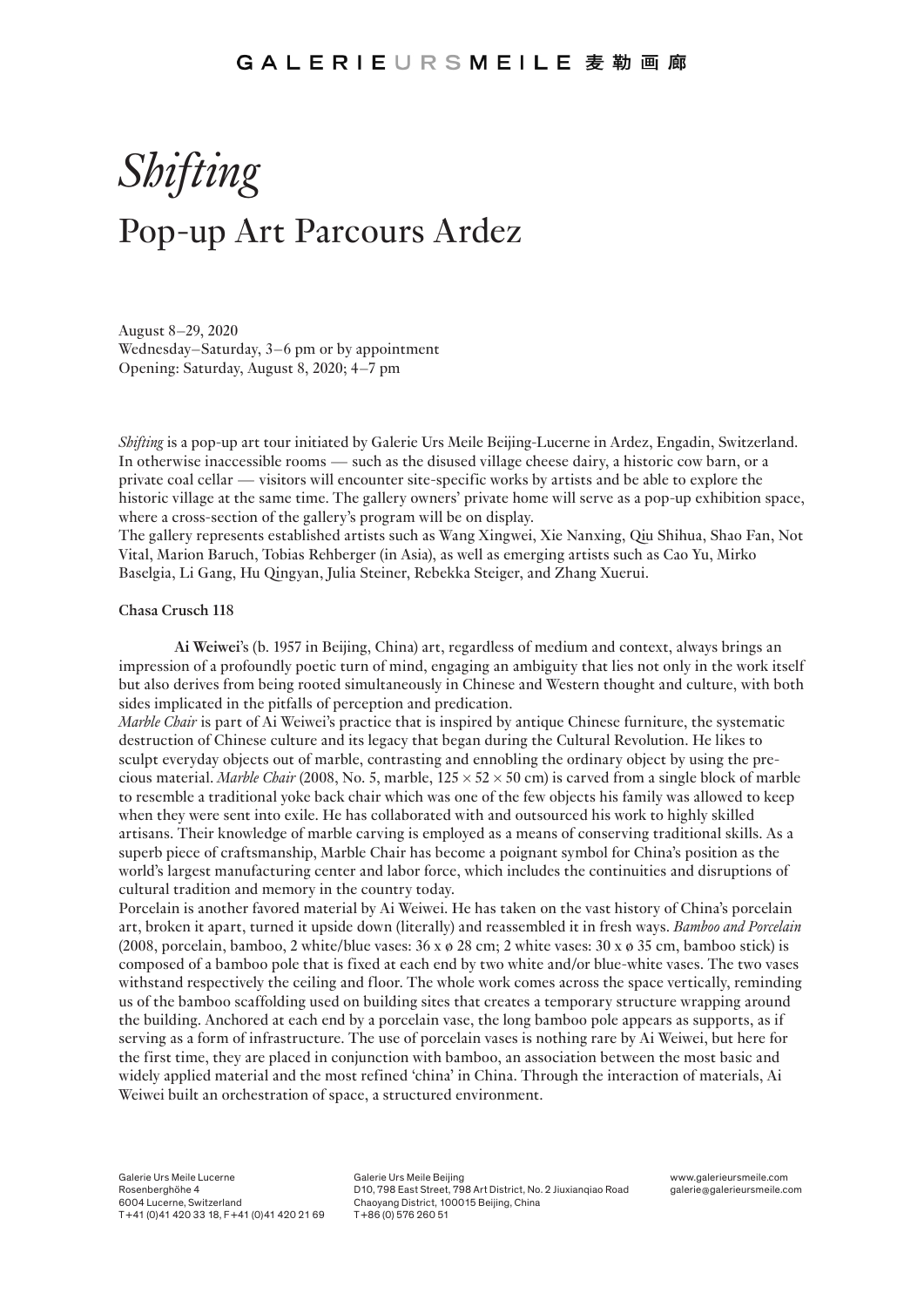# GALERIEURSMEILE 麦勒画廊

# **Chasa Plazzetta, Plazzetta 67**

**Mirko Baselgia** (b. 1982, lives and works in Lain, Switzerland) observes the dynamics and structures that shape our world in order to redefine them in a personal and intriguing way, indicating the essential interdependence connecting human beings and their activities with the rest of the natural world. Many of Baselgias works are directly inspired by a natural structure but which has been reworked in an unexpected medium, giving it new aesthetic value. In all his creations the sensorial experience, and a subtle investigation of materials play a central role and have a tangible impact on one's perception of the surrounding space and the world in general. To do this he likes using a variety of mediums (like sculpture, installation, video, painting or drawing), and exploring their potential thank to the collaboration with craftspeople and other professionals that allows him to take advantage of their specific knowledge for the materialization of his ideas, even the most demanding and eccentric ones. Philosophical and existential reflections are combined with craftsmanship and scientific knowledge to create poetic and evocative works. The connection between visible and invisible, real and imaginary, and material transformation processes are recurring motifs in his artistic practice.

In an alpine landscape, in place of an artificial lake intended for the production of electricity, lies a boat (*Greinaboot*, 2004, moss, metal, geomat, 77 x 330 x 121 cm) covered with moss. This work is a hymn of praise to a victory of political ecology. It also underlines the transformative power of natural phenomena and the passage of time, as well as symbolizing the starting point of the artist's career and the evolution of an appropriate way of working. In his quest for simplicity, for an extreme reduction, he has streamlined his work to one object, one colour, one material, resulting in a central point where scientific and political issues meet surreal poetry.

Initially conceived to be surrounded by a vast mountain panorama, *Greinaboot* is now recontextualized in the intimacy and darkness of the Chasa Plazzetta's cellar. Thus the recurring reflection in Mirko Baselgia's work on the relationship between exterior and interior, visible and invisible, emerges once again. In this underground space, the encounter with the work takes on the adventurous character of an archaeological discovery and the boat is transformed into a find in which we can recognize the memory of a distant past.

### **Chascharia, Quadras 52**

**Hu Qingyan** (b. 1982 in Weifang, China) follows a conceptual approach in his understanding of sculpture. The work of his is far from what we traditionally conceive as sculpture, but it is a reflection on the language of sculpture when considered as space at large, and on how sculpture and space, in and out—entities that are often deemed complementary—interact with each other, nurturing and inspiring each other. A group of carbon steel sculptures *Idiots No. 2* (2016, carbon steel, air, 7 pcs, height from 79 cm to 188 cm) specifically address "air" as an essential component of the work. Through the narrow-mouthed yet open ends, interior and exterior spaces of the sculpture are connected with each other. A game with space is produced by the welding together of industrially manufactured carbon steel segments which were found and employed directly by the artist.

The *Idiots* suggests literally its title: remnants, hollow husks, hollow vessels deprived of any specific function other than being air containers about to be processed or informed once again. They have no aura or majesty other than that of being living, expanding organisms; this is because of the internal circulation of air, not what the artist's hand has created, a mere shell whose signs of assemblage are still visible. This prompts the viewer to think, or at least doubt, that the real sculpture is not the exterior, but what is invisible and being "shaped" inside the shells.

#### **Brölet 45 (Access from Vea da Quadras)**

Over the last two years **Rebekka Steiger** (b. 1993 in Zurich, works in Lucerne, Switzerland, and Beijing, China) spend an extended stay as artist in residence at Galerie Urs Meile in Beijing. While she continued working in her distinctive style, her extensive stay in a foreign country allowed her more freedom of mind and openness to surprises and chance encounters. Through a layer-by-layer color rendering, Rebekka Steiger transforms her perception of emotions and atmospheres into mysterious and delicate art pieces, achieving unexpected visual results. The tension between abstraction and representation, the expressive rendering of bright colors as well as the use of non-narrative figurative motifs are key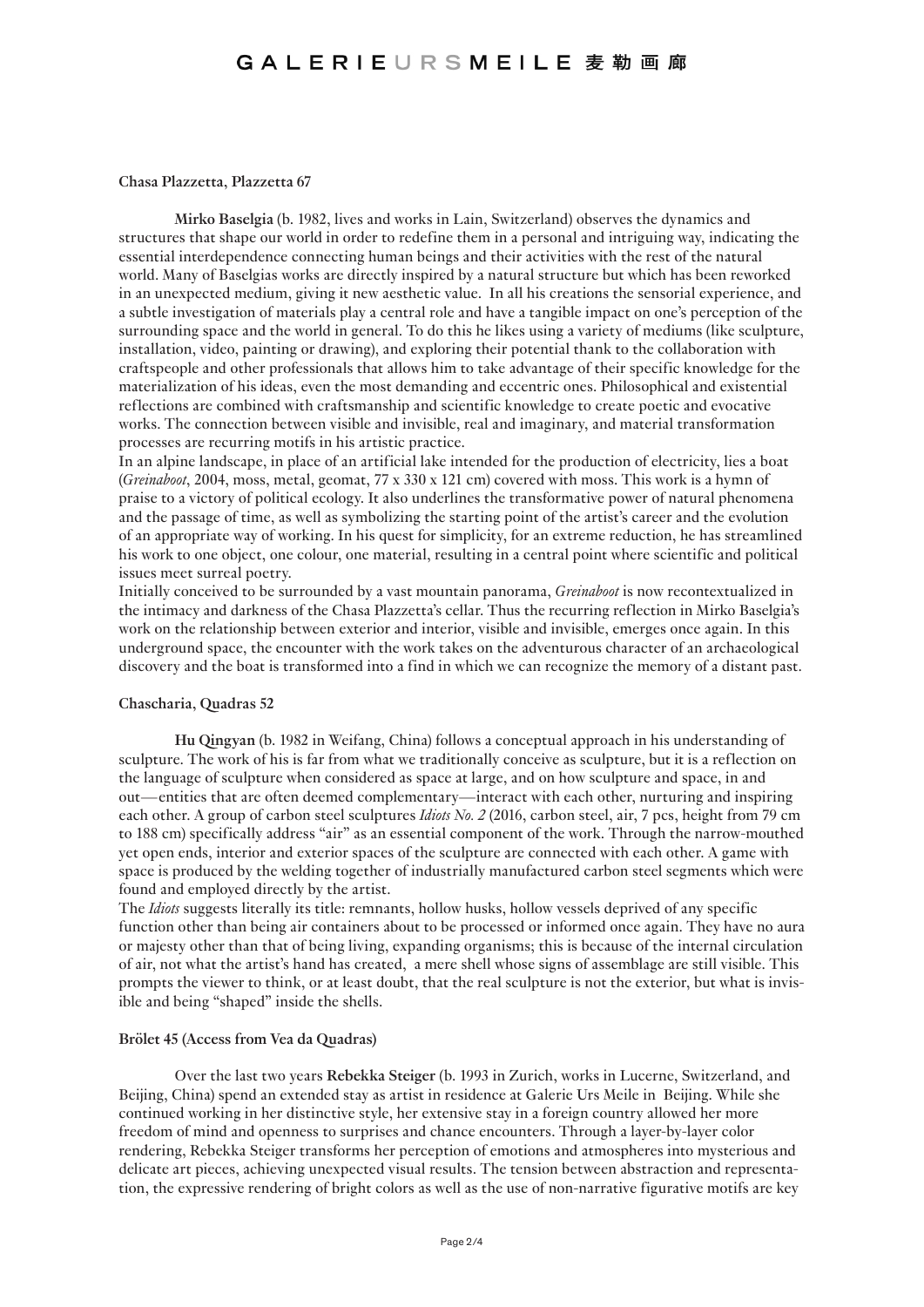aspects of her work that make the painting not only intriguing, but also unsettling.

The artist explains her recent paintings: "My newest paintings have been developed mostly in two phases. To begin with I work quickly, often on the floor using mainly ink and water. I set a rough composition with ink first, in case of *béngdok* (2020, ink, oil and tempera on canvas, 240 x 200 cm) or 山花 *(shanhua)* (2020, ink, oil and tempera on canvas, 240 x 200 cm) spreading it along a large metal ruler in rhythmic stripes on the canvas to then add water in certain spots. By lifting the canvas the more fluid parts connect to each other and let the pure ink colors merge. I adjust the outcome as long as the painting is still wet until I sense the overall rhythm of the paint provides a good starting point. After the canvas dried, a more slow and considerate process starts. Undertaking a close inspection of what has happened on the canvas, I work my way across it inch by inch. Trying to discover the most beautiful, if ever so small detail and emphasizing it, either by over-painting distractive parts or filling in the blanks to bring out even the finest traces of the dispersed paint. The challenge is not to loose track of the overall composition when being this focused on details."

Under the title *boxing the compass* Kunsthaus Grenchen (Switzerland) is currently presenting Rebekka Steiger's first institutional solo exhibition in Switzerland (until September 20).

# **Bröl 62**

**Tobias Rehberger** (b. 1966 in Esslingen/Neckar, Germany) lives and works in Frankfurt am Main, where he studied from 1987 to 1992 with Thomas Bayerle and Martin Kippenberger at the Städelschule, where he has been Professor of Sculpture since 2001. As one of the most influential artists of his generation, Rehberger has held numerous museum and gallery exhibitions worldwide. He is known internationally as an important figure in the field of conceptual art. His sculptures are at the crossroads between architecture, design, fashion, advertising and sociology, conferring a contemporary dimension to the modernist project of creating both functional and beautiful objects.

In the artistic practice of Tobias Rehberger, perception is a leading element of the playful manner in which he approaches themes, motifs, and materials. His series of works made of neon lights takes on the aesthetics of giant neon Las Vegas signs complete with purposeful hints of wear and tear. 自由 *Freedom gone Fishing* (2017, metal, paint, neon tubes, sockets, light bulbs, control system, 129.1 x 133.3 x 19.5 cm), the work on display, in which the Chinese characters 自由 ("Freedom") and the English words "Gone Fishing" show up in an alternative or interferential manner, as the neon tubes of different parts light up intermittently. Only one who has knowledge of both Chinese and English can process the full picture of the meanings.

# **CHASA Bröl 63: Galerie Urs Meile**

In the gallery owners' private home works by the following artists are presented:

**Marion Baruch Cao Yu Michel Comte Tanya Goel Ju Ting Li Gang Qiu Shihua Shao Fan Julia Steiner Not Vital Wang Xingwei Xie Nanxing Yang Mushi Zhang Xuerui**